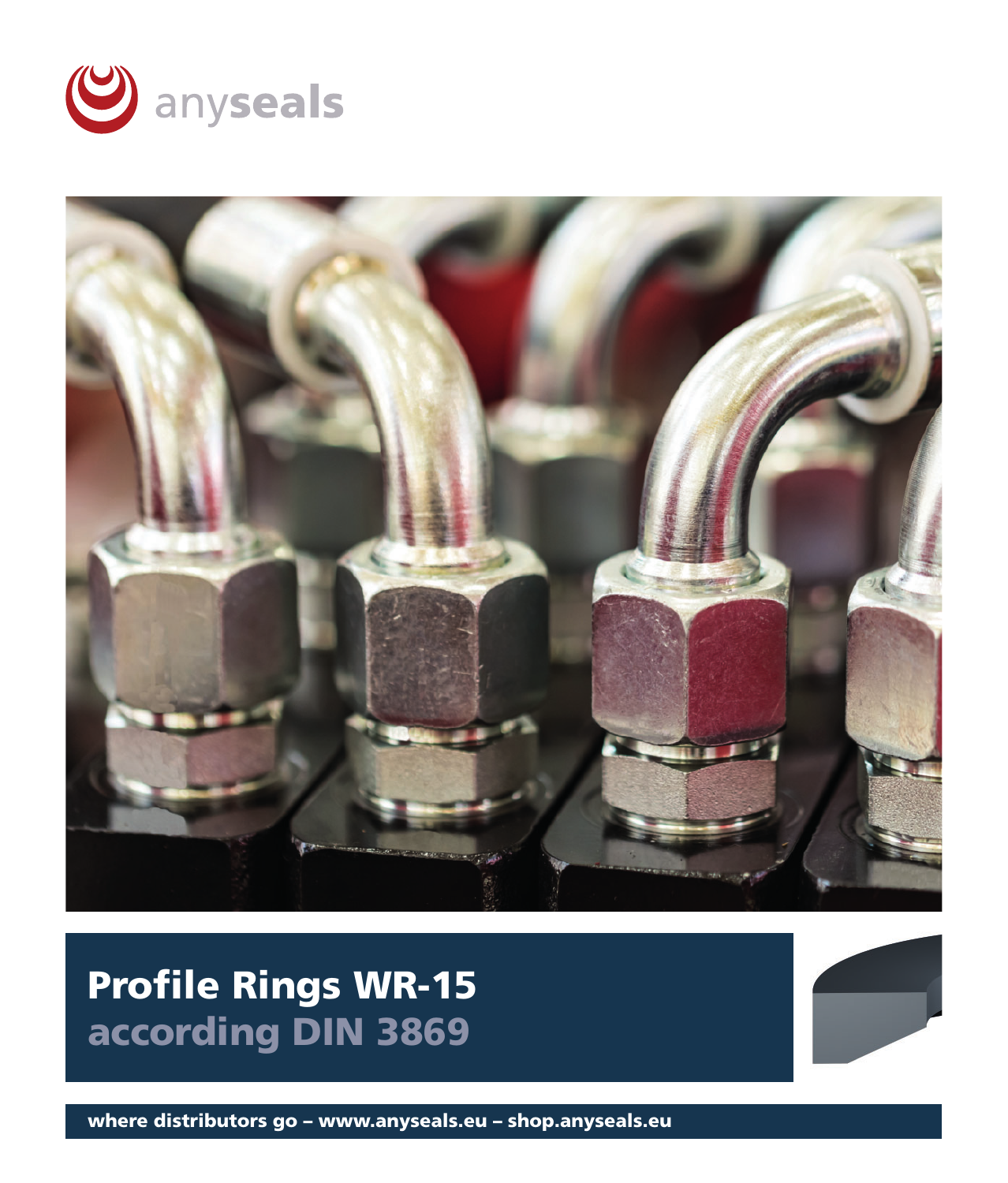# **Profile Rings WR-15**



**Profile rings WR-15 acc. DIN 3869** are axial-static sealing rings made of elastomer used in threaded joints and tube fittings.



## **Advantages**

- low leakage even with low viscous media
- high resistance to gap extrusion
- low cross-sectional deformation also under pressure
- easy to assemble
- no twisting in the groove

**Applications** axial-static seal in threaded joints for:

Construction machinery Machine tools Hydraulic presses Injection molding machinery Agricultural machinery Shipbuilding Hydraulic valves Fittings

#### **Material NBR 85 black**

**NBR has good resistance** to mineral oil-based oils and greases, aliphatic hydrocarbons, vegetable and animal oils and fats, hydraulic oils H, H-L, H-LP, hydraulic fluids HFA, HFB, HFC, silicone oils and silicone greases, water (max. 80°C).

**NBR is not resistant** to fuels with high aromatic content, aromatic hydrocarbons, chlorinated hydrocarbons, polar solvents, hydraulic fluid HFD, glycol-based brake fluids, ozone, weathering, ageing.

**Application temperature range:** -30°C to +100°C

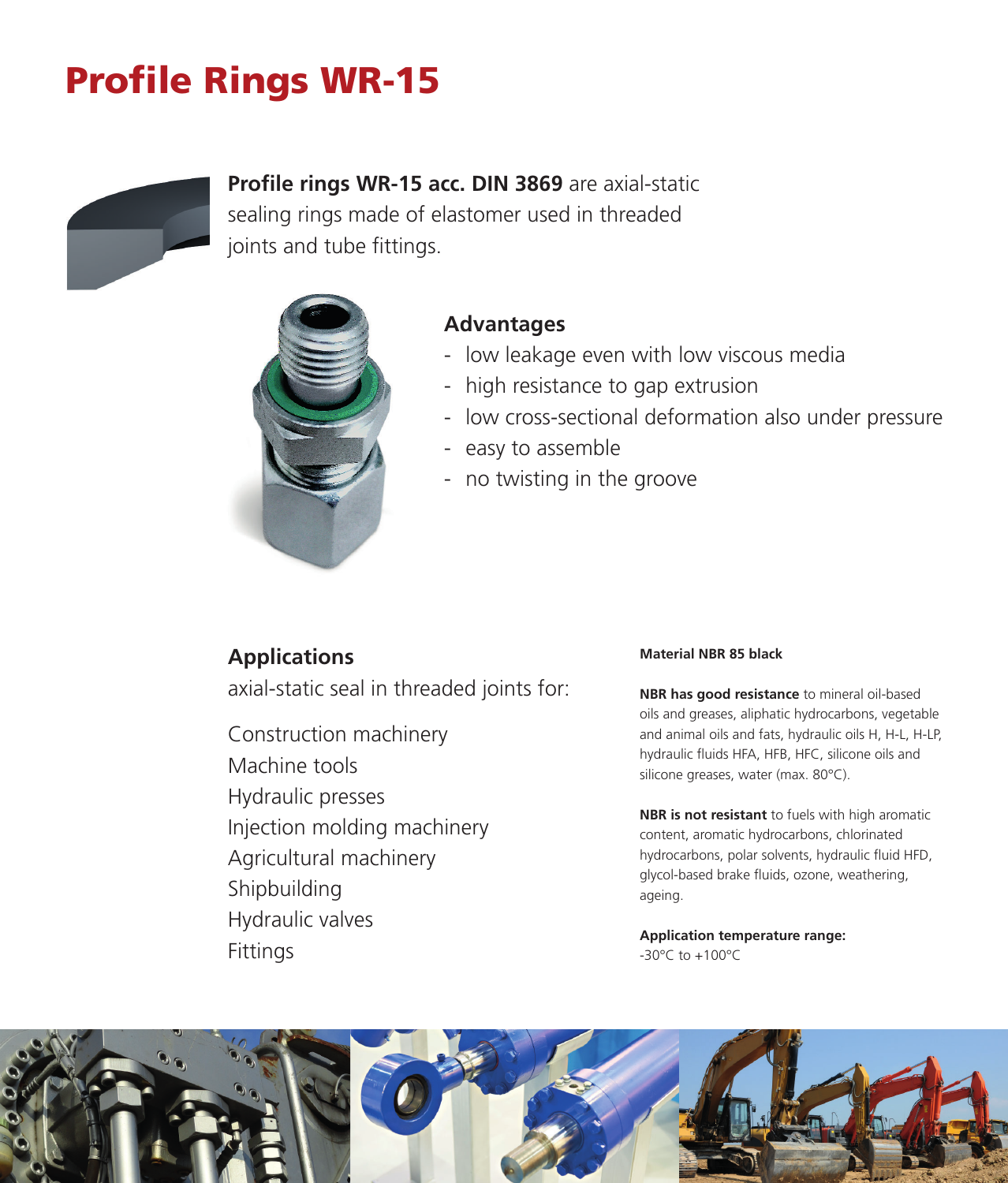



| <b>Nominal</b><br>size | <b>Metric</b>     | <b>Inch</b>         | <b>Dimensions</b>         |                  |         |
|------------------------|-------------------|---------------------|---------------------------|------------------|---------|
|                        |                   |                     | $\mathbf{d}_{\mathbf{q}}$ | $\mathbf{d}_{2}$ | $h_{1}$ |
| - 8                    | M 8 x 1           |                     | 6.5                       | 9.9              | 1.0     |
| 10                     | $M$ 10 $\times$ 1 | $G$ $1/s$ A         | 8.4                       | 11.9             | 1.0     |
| 12                     | M 12 x 1.5        |                     | 9.8                       | 14.4             | 1.5     |
| 14                     | M 14 x 1.5        | G $\frac{1}{4}$ A   | 11.6                      | 16.5             | 1.5     |
| 16                     | M 16 x 1.5        |                     | 13.8                      | 18.9             | 1.5     |
| 17                     |                   | G <sup>3</sup> /8 A | 14.7                      | 18.9             | 1.5     |
| 18                     | M 18 x 1.5        |                     | 15.7                      | 20.9             | 1.5     |
| 20                     | M 20 x 1.5        |                     | 17.8                      | 22.9             | 1.5     |
| 21                     |                   | $G\frac{1}{2}A$     | 18.5                      | 23.9             | 1.5     |
| 22                     | M 22 x 1.5        |                     | 19.6                      | 24.3             | 1.5     |
| 27                     | M 26 x 1.5        | G $\frac{3}{4}$ A   | 23.9                      | 29.2             | 1.5     |
|                        | M 27 x 2          |                     |                           |                  |         |
| 30                     | M 30 x 1.5        |                     | 27.7                      | 32.7             | 2.0     |
| 33                     | M 33 x 2          | G <sub>1</sub> A    | 29.7                      | 35.7             | 2.0     |
| 38                     | M 38 x 1.5        |                     | 35.9                      | 43.2             | 2.4     |
| 42                     | M 42 x 2          | G 1¼ A              | 38.8                      | 45.8             | 2.0     |
| 48                     | M 48 x 2          | G $1\frac{1}{2}$ A  | 44.7                      | 50.7             | 2.0     |

#### **Material FKM 80 green**

**FKM has good resistance** to mineral oil-based oils and greases, synthetic oils and greases, aliphatic, aromatic and chlorinated hydrocarbons, hydraulic fluids HFD, vegetable and animal oils and fats,silicone oils and silicone greases, fuels, non-polar solvents, ozone, weathering, ageing.

FKM is not resistant to glycol-based brake fluids, polar solvents (e.g., acetone), steam, hot water, amines, alkalis, low-molecular organic acids (e.g., acetic acid).

**Application temperature range:**  -15 to +200°C

#### **Material EPDM 80 violet, peroxide cured**

**EPDM has good resistance** to hot water and hot steam, many polar solvents (e.g., alcohols, ketones, esters), many organic and inorganic acids and bases, alkaline washing solutions, silicone oils and silicone grease, ozone, weathering, ageing.

**EPDM is not resistant** to all kinds of mineral oil products (oils, greases, fuels)

**Application temperature range:**  -45°C to +150°C

#### **Also available in FFKM evolast® for applications in particularly critical application conditions.**

Temperature range according to the different evolast® compounds: either min. -40°C or up to max. +340°C